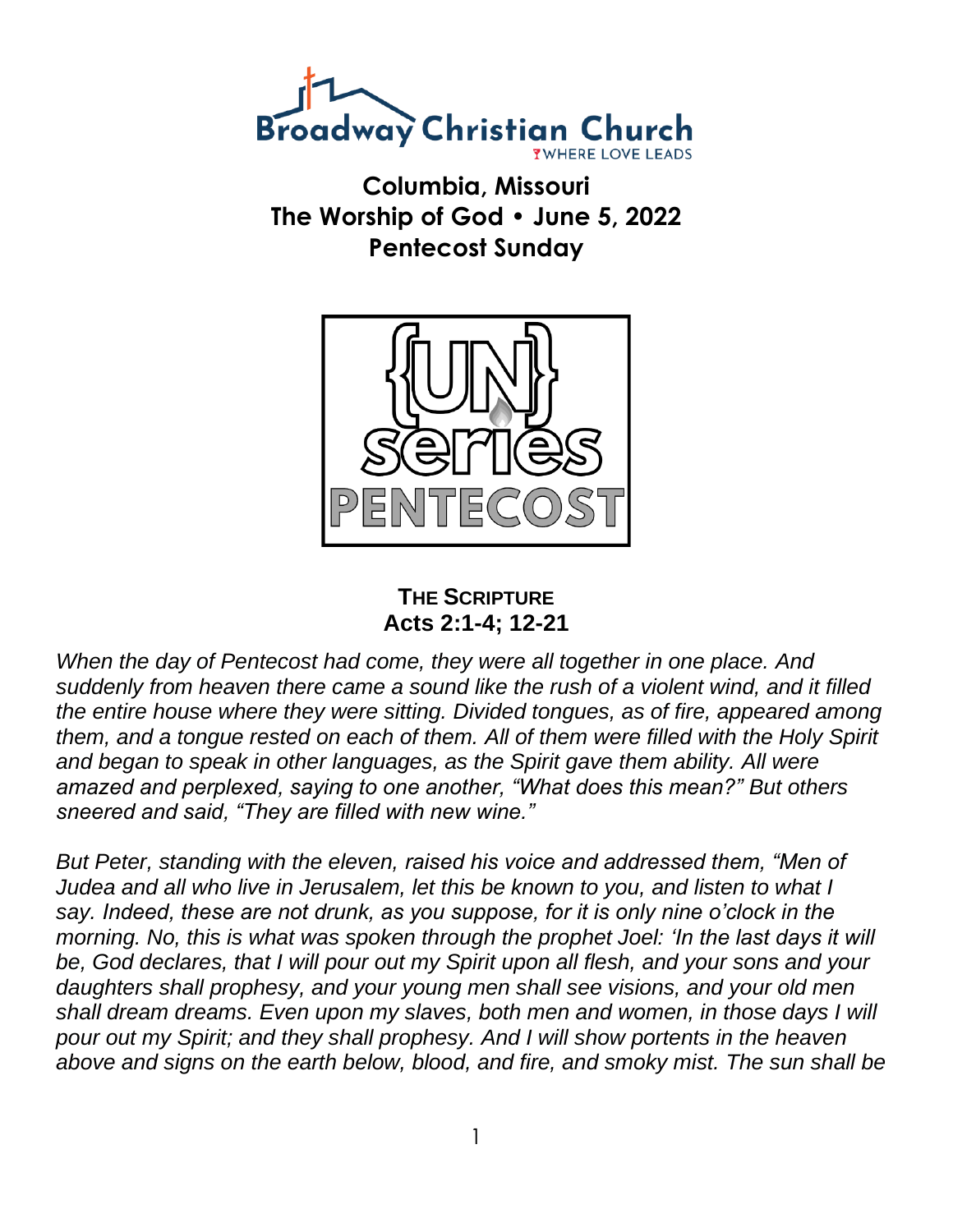*turned to darkness and the moon to blood, before the coming of the Lord's great and glorious day. Then everyone who calls on the name of the Lord shall be saved.'*

## **THE MESSAGE** *"Not as You Suppose"* **Mark Briley**

Commitments. We make them every day. Sometimes we're better at honoring them than others. But at our best, we are a people who honor commitments. It's Pentecost today – what is known as the birthday of the universal Church. And Stevie Wonder would sing, "*Happy Birthday to you*!"

It's a joyous day, and don't we need to be grounded in joy now more than ever? There was another shooting this week. It sucks all the joy out of the soul, doesn't it? This one was in Tulsa, Oklahoma, where my family lived for the decade ahead of joining you here at Broadway. I found myself pacing around my desk most of the day on Thursday. I was just unsettled. I was checking in on friends and friends were checking in on me. The Natalie Building, part of the St. Francis Hospital system and where the shooting occurred, was a block from the church where we served all those years. I'd been in the Natalie building many times. One of the doctor's killed served many of our church folks through the years. Our youngest son, Hayes, was born at that hospital. Anyway – just the numbness, you know?

And it's our *birthday*, Church? So, I don't mean to steal the joy of the day – but this is the tension we live in right now. I actually texted some friends amidst the heartache

and said, "*Quick, send a cute picture of Alistair*!" It's his birthday, too; his first! Here comes the joy. Life is full of these highs and lows and as people of faith, we don't get to escape the lows… but we get to live into what it means to be committed to joy. If not us, then who?

So, on this our birthday, Church, and on this day of commitment for six more of our newest beloved members of Broadway, allow me a word today about this commitment you make, friends, and the commitment the rest of us reaffirm today. You just made a commitment, did you know? You just professed your faith. Do you know what you're truly committing to? You affirmed this question, "*Do you believe Jesus is the Christ, and in honor of that profession, commit* 



*yourselves to ministry here, in our city, and even to the ends of the earth*." That's a commitment. Let's break it down in three parts. The first, *Jesus*.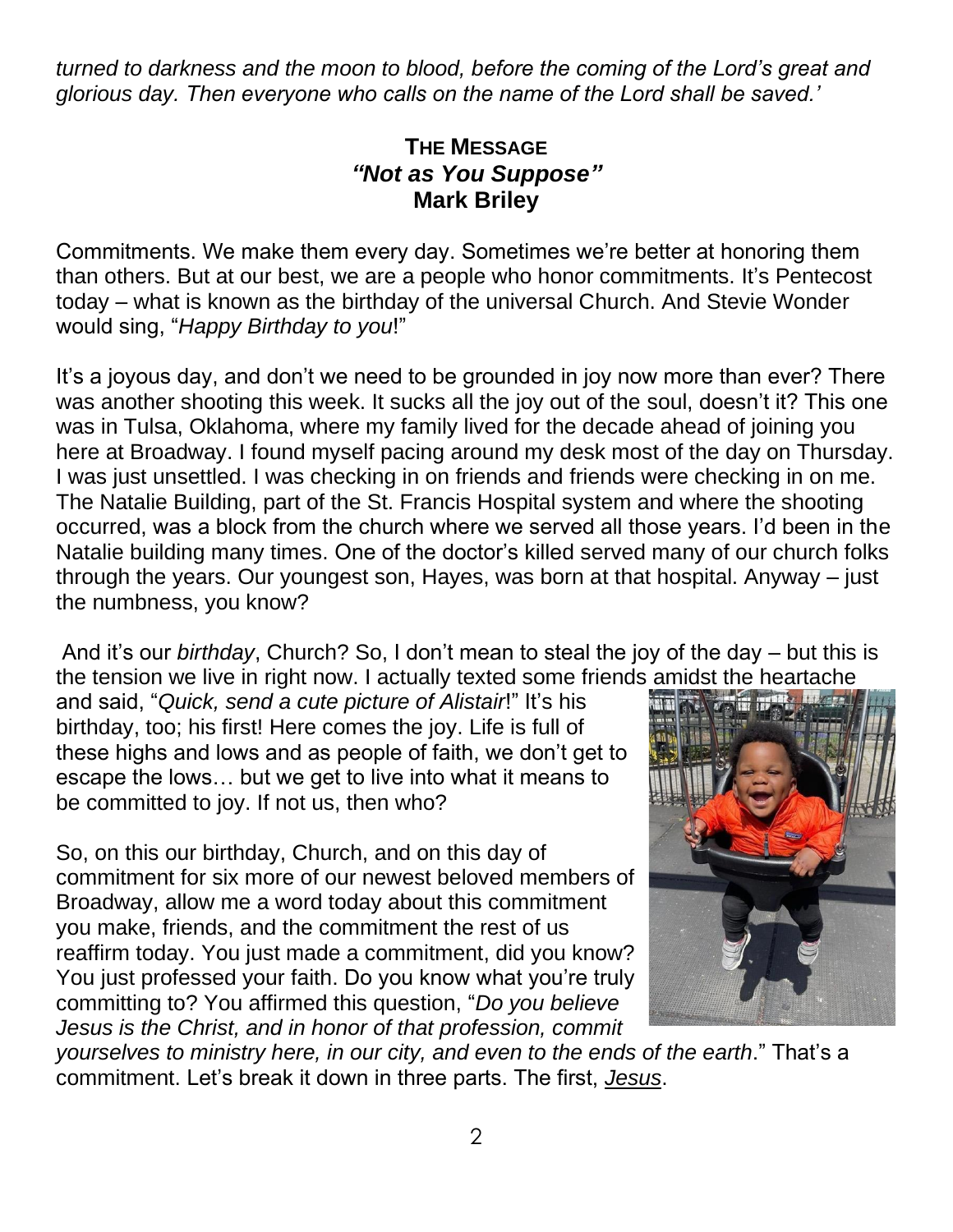In my 43 years, I don't think I've ever needed Jesus more than now. We've been in relationship for a long while now, but you know, things get thick, and you get older, and you lean into that relationship in different ways. I was your age when I took the baptism plunge myself… just up the road from here at First Christian Church in Macon, Missouri. And it's a commitment… just like any other relationship. I stood up there proud and confident: "*I believe Jesus is the Christ*!" and I had it. I was on it. And confidence was high that day. But when it comes to relationships – even with Jesus – there's always hard moments or moments where the mystery seems too much.

I had a friend who shared a conversation she had with her son after picking him up from school one day. She said, "*Hey buddy, you need to run back into the school and get your folder. You'll have to go in the side door.*" "*What side door*?" he asked. She said, "*You know, the one across from the library*." "*Oh yeah, okay*," he says. A few seconds of quiet pass and then her boy asks, "*Mom, I still don't know which door… that was just confidence.*"

This happens in our walk with Jesus, too. When you commit to letting Jesus lead and direct your life, you're here to say, "*Yep. Okay. I'll follow*." And even still, sometimes you'll say, "*I still don't know what to do… that was just confidence.*" Getting baptized doesn't take away every pain or ensure every right decision or make your life instantly easier. But it is a commitment that will hold you when you are in pain, when you're unsure what to do or life is harder than you thought it would be.

Peter might say, "*It's not fully as you suppose*." We think we know. We're confident we know how it all works. But assuming can get us in trouble. That first Pentecost, the bystanders thought of the Christians – "*They actin' crazy. Probably day-drinkin'*." And Peter sees it all happening and he speaks up. "*No, no. You think these folks are drunk? It's not as you suppose – it's too early for tailgating after all. No. They are finding their way in the Spirit… and today, their new life begins. And yours can too*!"

When you say, "*I believe Jesus is the Christ*," you are saying, "*I trust in who Jesus says he is. I trust in who Jesus says I am. And I'm up for anything life brings my way because I know the one who saves me from myself, saves me for a purpose, loves me into my best self*." So, Jesus. Yes. Part one. Leader of your life. Period.

Part two. *Honor your profession*. Let Jesus lead! The Spirit will come alive in you. Peter says… "*It'll come. Your daughters will prophesy.*" Do you hear that, young women? You will be prophets of the Church. Your voice – no matter who tries to silence you – will rise in the Spirit, and you will lead us forward. Honor your profession and trust the gifts that are in you already. "*Young men – you'll have visions*." You'll have visions that are Spirit-driven as you honor your profession and trust in Jesus.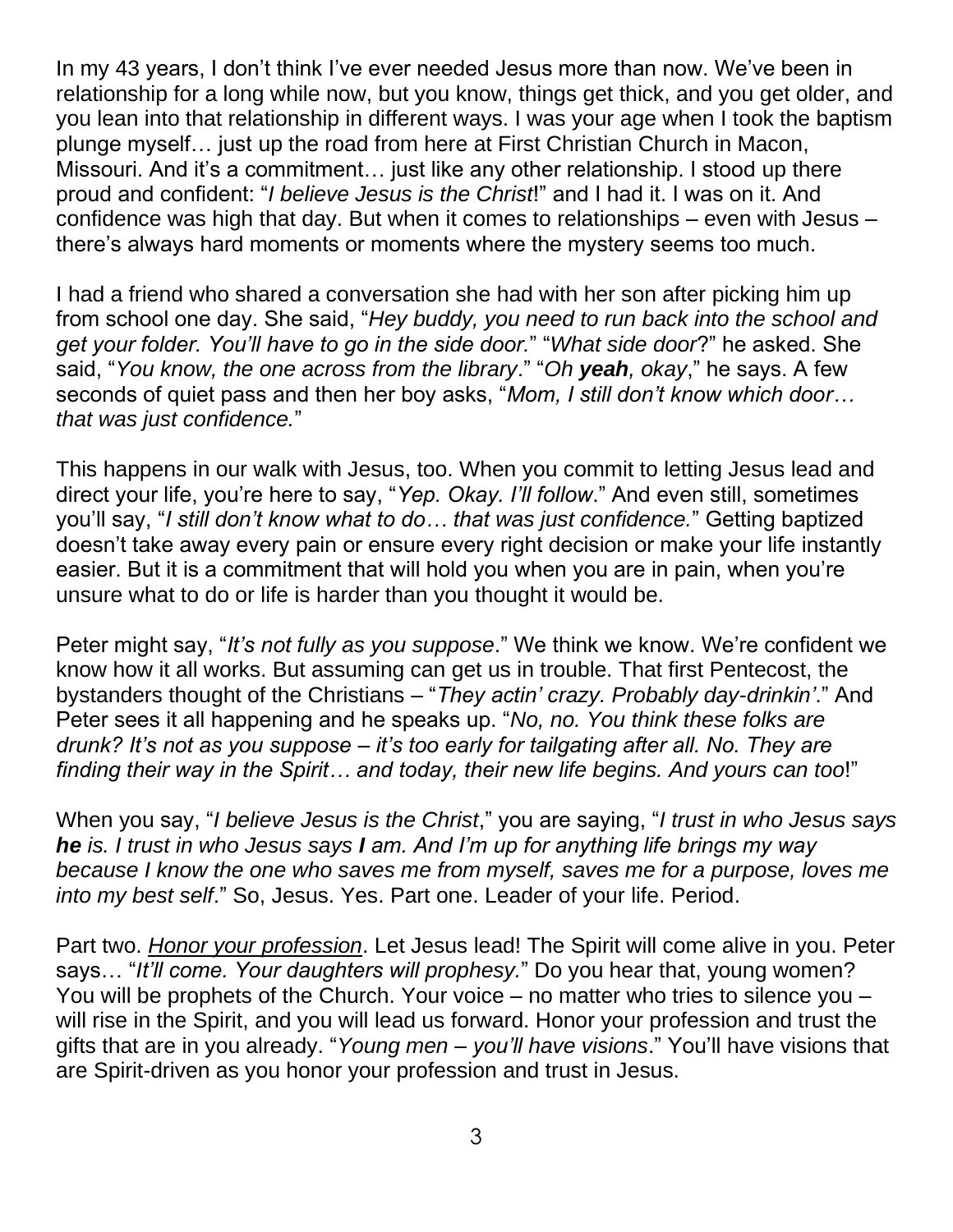We don't know exactly how all of this will come out of you, friends. That's part of the ride you commit to today. To stay the course. To grow in faith. To honor your profession by not giving into the despair and hatred of this world but being a light as only you were made to shine. Broadway family – we've got to recommit to this effort too. If you've felt a little stagnant in honoring your profession of late, let's up our game. Let's rise with these newly baptized as partners in the efforts to be the Church for real. Your life bears witness to these students today. Show them what redemption looks like. Show them what faith can do. Show them how to heal through the hurt and come out the other side still knowing in whom you have *believed*. That was very King Jamesy – just live the faith. Are you up for it? It's not about our best intentions.

I'm preaching to myself now but listen in if this might help you, too. Five words:

# *Direction determines destination, not intention*.

What *direction* are you moving in? How are you moving in this world? Not how you intend to move. How are you actually moving through your days? That will determine where you land and how you grow.

Okay… and before I get too long, let's hit part three of this profession you've just made. You claim Jesus as leader of your life. You commit to honor your profession and actually live into that commitment and finally – *You commit to the ministry*.

You don't have to do it like I do it… or Terry does it, or John does it, or the pope does it, or your Sunday School teacher does it – *though*, you *might*. But you commit to making a difference in this world, in Christ's name, for his sake, and through the unique gifts you have to offer the world.

We often look at the problems of this world, throw up our hands and say, "*Can't do a thing about it*." I've been there.



I was on a podcast last week talking about the theological implications of the movie Wayne's World<sup>1</sup> – which came out 30 years ago now. Let that sink in, friends. At one point, Garth Algar says, "*Sometimes I wish I could go where no man has gone before but I'll probably just stay in Aurora*."

I think that sometimes. I want to change the world. I want to move us forward. I want the Church to rise and conquer. I want Jesus to lead us where no society has been

<sup>1</sup> <https://www.twoononeproject.com/podcast>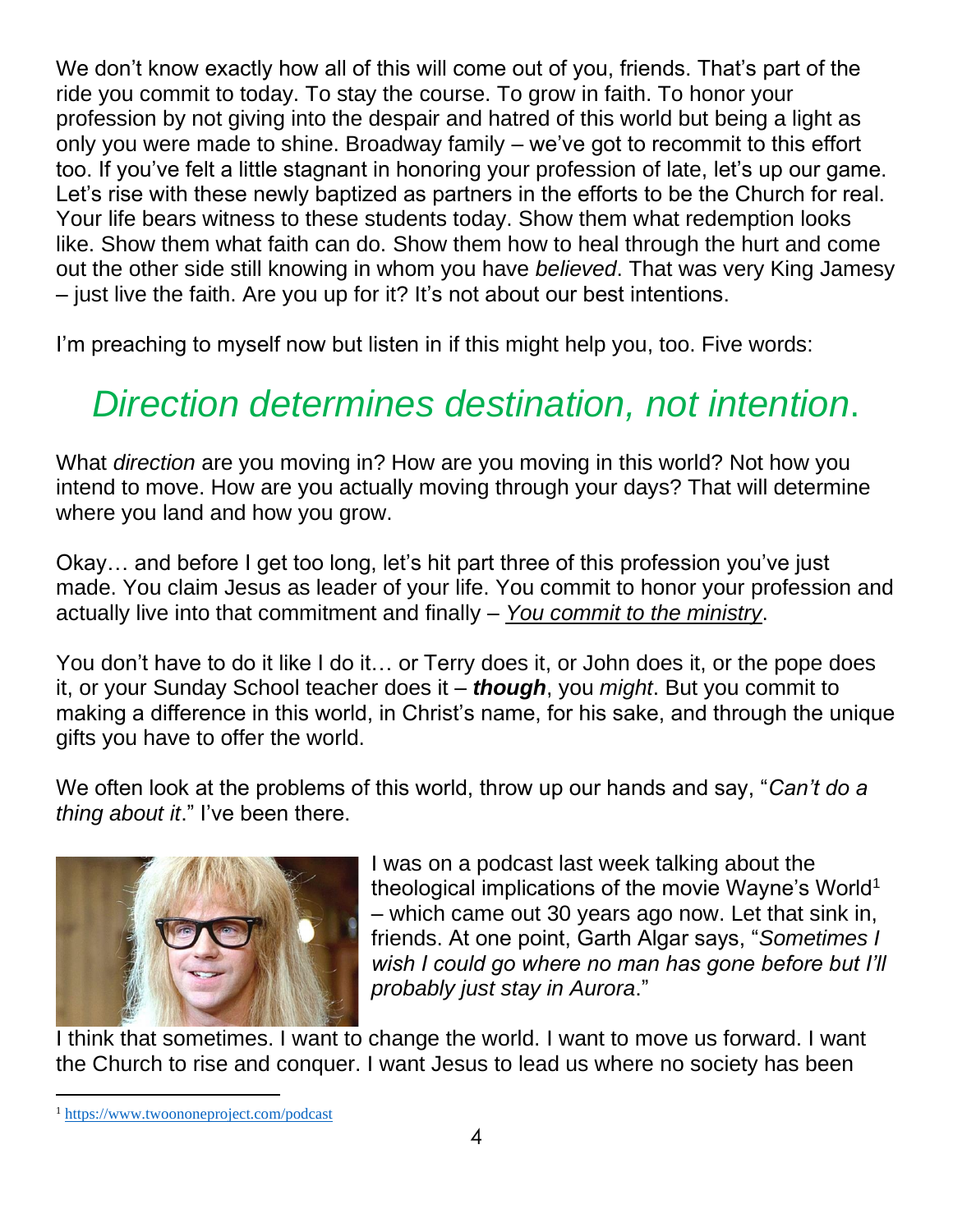before! And then sometimes, it all seems like too much and I just want to curl up on the couch in my basement.

Ah… but we *must* rise. That's what we do. Jesus didn't stay down when things looked grim… he rose. And our commitment today says, "*I rise, too*." [*early in the morning… when I rise*!] You've got your part to play in this grand story and today you commit to it. And what is that part exactly? Sometimes it just starts with joining in the right thing happening right in front of you. Do the next right thing and see what that opens you to next.

Greg got on the subway in Manhattan recently and found a swastika on every advertisement and every window of the subway. The train was silent as everyone stared at each other, uncomfortable and unsure what to do. On one of the images there was included a scrawled slogan, "*Jews belong in the oven." One guy got up and said, "Hand sanitizer gets rid of Sharpie. We need alcohol*." He found some tissues and got to work. Greg said, "*I've never seen so many people simultaneously reach into their bags and pockets looking for tissues and Purel. Within about two minutes, all the Nazi symbolism was gone*." 2

Baptism isn't the end of this trip of life you're on. It's just the beginning. It all won't be as you suppose. Ask anyone sitting behind you in this church if life all panned out just like they thought it would. But you know what? They're still here. They're still fighting to believe in the hard seasons. They're still showing up to honor their professions of love and trust. And they will rise to do their part… to meet the need in front of them; to erase the hate in front of them; to love the hurting standing in front of them… and just maybe… you will inspire them, and me… us… to get after it again and again.

Are you ready?

**SONG OF FOCUS** *"The Day of Pentecost (Our Lives Have Changed)"*

WORDS AND MUSIC BY ED VARNUM

1. What are these words they are shouting? What are these strange new songs they've sung? It all sounds like the Towers of Babel! Yet we hear it all in our own tongues of mighty works that God has done.

<sup>2</sup> From a Facebook post by Gregory Locke, February 6, 2017.